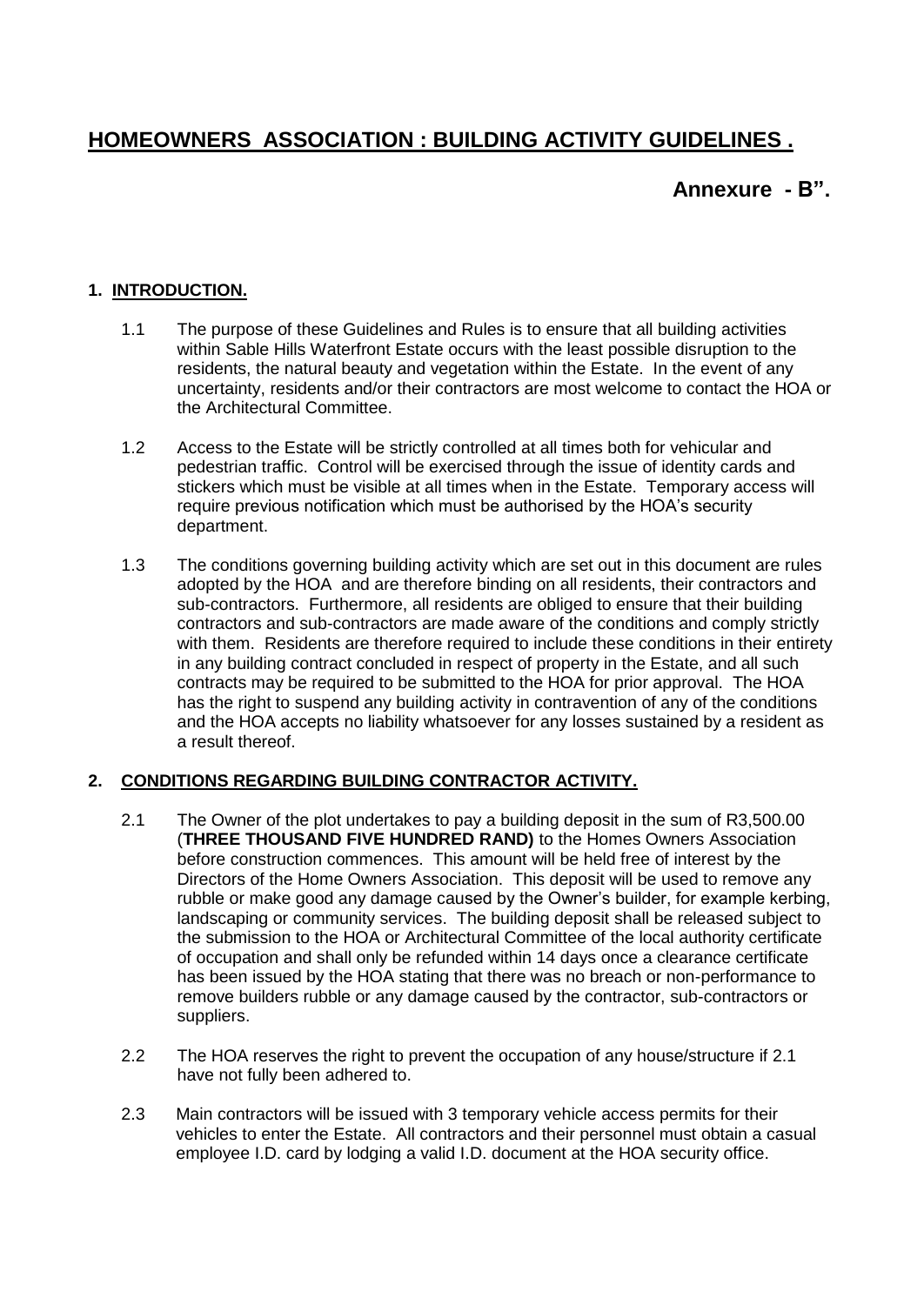- 2.4 All the main contractor/sub-contractor/supplier's workers must enter the Estate in an approved vehicle with a temporary access permit. All the workers must obtain a casual employee I.D. card by lodging a valid South African I.D. document.
- 2.5 No access will be granted to the Estate to any person or vehicle without the relevant I.D. card or access permit. This is non-negotiable.
- 2.6 Contractor activity and/or delivery of material is only allowed during the following "Contractors hours":  $#$  Mondays to Fridays  $-06h30$  to 18h00. # Saturdays - 07h00 to 13h00.
- 2.7 No contractor activity and/or delivery of material are permitted on Sundays and public holidays as these days are viewed as "contractors' hours".
- 2.8 No contractor personnel will be allowed to roam the Estate by foot or remain in the Estate outside of "contractors' hours" hours.
- 2.9 The vehicle access permit and casual employee I.D. card must be displayed at all times while in the Estate. Non compliance can result in security action.
- 2.10 The Owner of the stand guarantees and undertakes to ensure that the contractor registers all the contractor's vehicles, personnel and labourers with the Estate security, which will include the completion of any documents, the giving of all registration and identification numbers and the payment of all registration fees, as approved by the HOA from time to time.
- 2.11 The contractor shall erect a 1,5m high green shade cloth hoarding all along the perimeter of the stand as per the approved Site Development plan, before any building activities commences. This hoarding shall be maintained and kept in a serviceable condition for the duration of the construction process.
- 2.12 The contractor shall provide chemical toilets (at a ratio of one toilet per 25 workers) and washing facilities for all his workers, properly screened, within the stand, before any building activities commences.
- 2.13 No loitering of workers, parking of vehicles, dumping of rubble or storage of building material will be allowed outside of the stand.
- 2.14 The contractor shall make use of the "driveway" area, as indicated on the approved Site Development Plan, for access to the stand. This builder's access on the stand must be maintained and kept dust free for the duration of the building process.
- 2.15 Heavy penalties will be imposed on anyone damaging any vegetation or removing any trees not approved in writing by the HOA.
- 2.16 The site is to be kept as clean as possible of building rubble, with regular cleaning taking place during building operations. All hazardous waste must be removed from the Estate every day.
- 2.17 Where materials are off-loaded by a supplier encroaching onto the pavement or the roadway, these materials must be moved onto the site by the Contractor. No material must be allowed to remain on the roadway or pavement and it is the Contractors and Owners responsibility to clean the roadway of all such materials. The same applies to sand or rubble-washed or moved onto the road during building operations.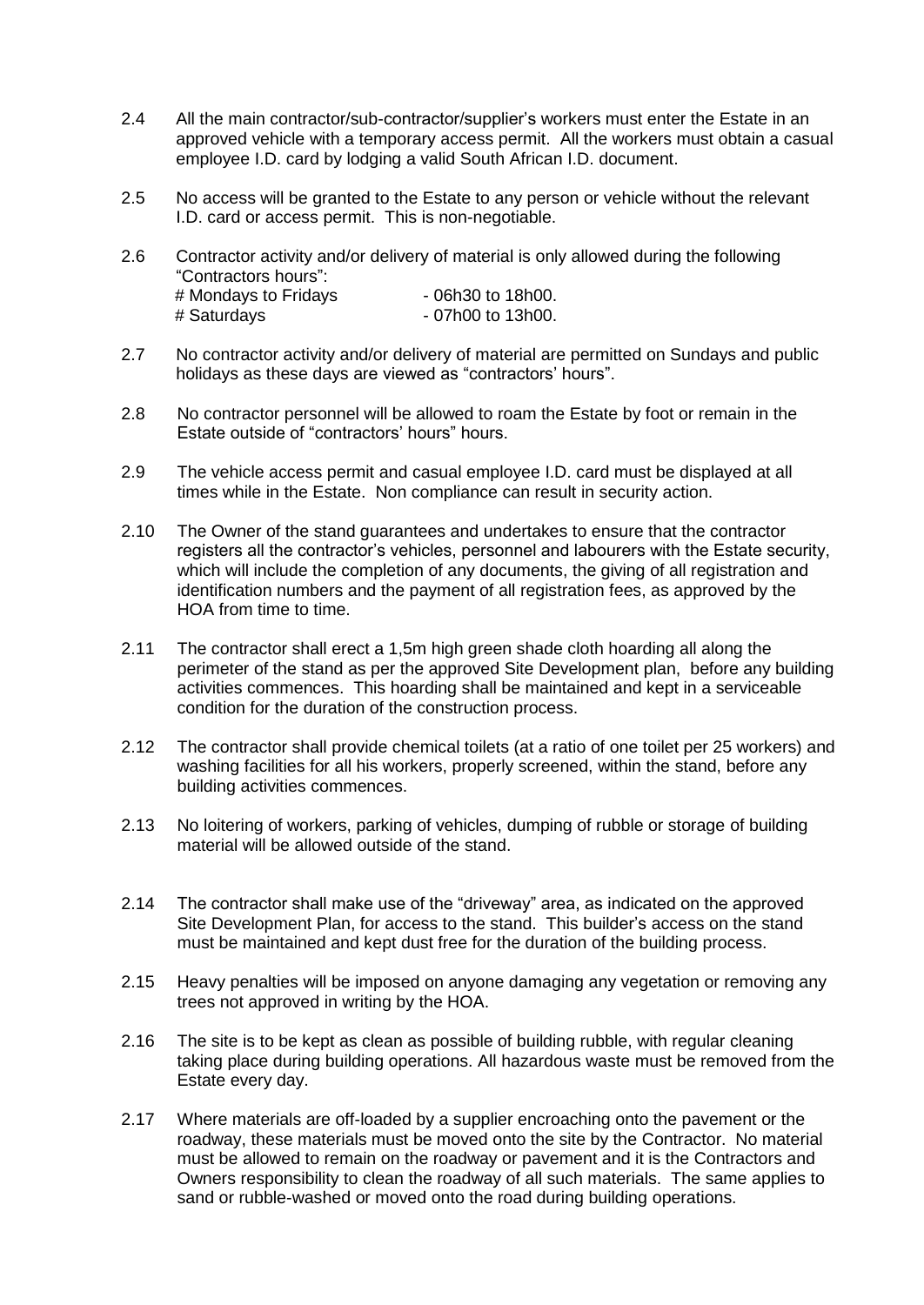- 2.18 Professional boards alone may be erected and then only if they comply with the standards and details as laid down by the HOA. Copies of standards and details are available from the HOA on request. Such boards are not to be erected on the pavement. No sub-contractors boards are allowed. All boards must be removed after completion of construction.
- 2.19 The Owner shall be responsible for damage to kerbs and/or plants on the sidewalks and/or damage to private or Estate property. The building deposit will be used to make good any damage caused.
- 2.20 All builders rubble shall be removed on a weekly basis and dumped in the demarcated area within the "Temporary Contractors Construction Yard" ( TCCY) for as long as space is available. Thereafter it must be removed from the Estate. No builder's rubble shall be burnt or disposed of elsewhere on the Estate.
- 2.21 The "Temporary Contractors Construction Yard" (TCCY) will be established on the outer perimeter of the Estate.
- 2.22 All construction related traffic (vehicular and/or pedestrian) shall go through the TCCY for security controlled access to the Estate.
- 2.23 All bulk delivery of building materials (in excess of 8 tonne) shall be made to the TCCY and then transported into the Estate by the contractor himself, in loads not exceeding 8 tonne.
- 2.24 The maximum speed limit in the Estate is 30 kph.
- 2.25 Should the HOA have any concern with the conduct of the contractor and/or subcontractor, the HOA may rectify as deemed necessary and/or reserve the right to suspend building activity until such undesirable conduct is rectified, which it may do at any time and without notice, and without recourse from the Owner and/or contractor and/or sub-contractor.
- 2.26 The above document is fully understood and the contractor and Owner undertake to comply with the above points, in addition to any further controls which may be instituted by the HOA from time to time in the form of a written notification, and to ensure compliance by any sub-contractors employed by the contractor.
- 2.27 Only NHBRC registered and Master Builders contractors will be allowed to construct Buildings on this proposed estate. A list of approved contractors is available from the HOA on request.

### 3. **LEGAL STATUS.**

- 3.1 The rules and regulations governing building activities as set out in this document are binding on all Residents / Owners, their contractors and sub-contractors. All Residents / Owners are obliged to ensure that their building contractors and sub-contractors are made aware of these rules and that they are strictly adhered to.
- 3.2 Residents / Owners are accordingly required to include these rules in their entirety in any building and architectural contract. Such contracts may be required to be submitted to the HOA.
- 3.3 The Architectural Committee shall not be liable for damage to any persons or association submitting any architectural plans for approval or to any owner of lands